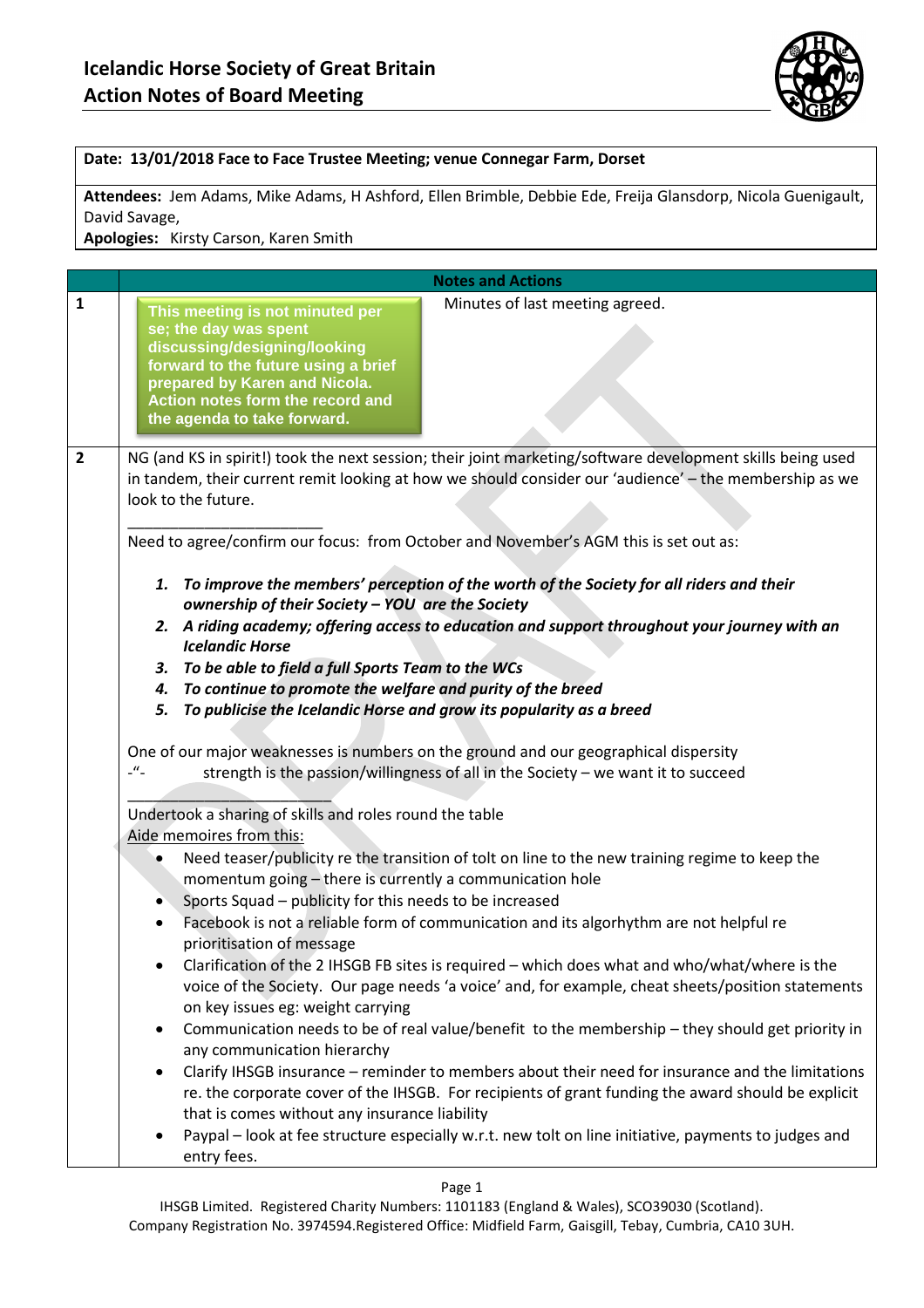

| Data audit required and new data protection legislation due in May - to review;<br>$\bullet$                                                                                                                                                                                                                                                                                                                                                                                                                                                                                                                                                                                                                                                                                                                                                                                                                                                                 |  |
|--------------------------------------------------------------------------------------------------------------------------------------------------------------------------------------------------------------------------------------------------------------------------------------------------------------------------------------------------------------------------------------------------------------------------------------------------------------------------------------------------------------------------------------------------------------------------------------------------------------------------------------------------------------------------------------------------------------------------------------------------------------------------------------------------------------------------------------------------------------------------------------------------------------------------------------------------------------|--|
| <b>Action:</b>                                                                                                                                                                                                                                                                                                                                                                                                                                                                                                                                                                                                                                                                                                                                                                                                                                                                                                                                               |  |
| KS & NG to do future brief - also need to review our insurance w.r.t. data<br>$\circ$                                                                                                                                                                                                                                                                                                                                                                                                                                                                                                                                                                                                                                                                                                                                                                                                                                                                        |  |
| protection/GDPR                                                                                                                                                                                                                                                                                                                                                                                                                                                                                                                                                                                                                                                                                                                                                                                                                                                                                                                                              |  |
| Review of what is personally identifiable information<br>$\circlearrowright$                                                                                                                                                                                                                                                                                                                                                                                                                                                                                                                                                                                                                                                                                                                                                                                                                                                                                 |  |
| <b>Tightening consent rules</b><br>$\circlearrowright$                                                                                                                                                                                                                                                                                                                                                                                                                                                                                                                                                                                                                                                                                                                                                                                                                                                                                                       |  |
| Use of data/holding and retention<br>$\circlearrowright$                                                                                                                                                                                                                                                                                                                                                                                                                                                                                                                                                                                                                                                                                                                                                                                                                                                                                                     |  |
| Right to be forgotten<br>$\circ$                                                                                                                                                                                                                                                                                                                                                                                                                                                                                                                                                                                                                                                                                                                                                                                                                                                                                                                             |  |
| & how, this will impact on say distribution of Sleipnir for example, re. data sharing and<br>$\circ$<br>how Sleipnir/communication in future comes from the Society OR the community - plus<br>more onus on copyright /permissions etc. This change needs to be managed. Initially,<br>the Society will work with the newsletter editor to ensure that each edition of Sleipnir is<br>proof read/accredited by the Society, a proof v. publishing timetable will be shared and<br>the use of data clarified. JA and NG to liaise.                                                                                                                                                                                                                                                                                                                                                                                                                            |  |
| NG to draft formal Records Management policy to meet our obligations under the DPA<br>$\circ$                                                                                                                                                                                                                                                                                                                                                                                                                                                                                                                                                                                                                                                                                                                                                                                                                                                                |  |
| and new legislation. DE to provide example policy.                                                                                                                                                                                                                                                                                                                                                                                                                                                                                                                                                                                                                                                                                                                                                                                                                                                                                                           |  |
| The Society must make an effort to be seen at events and accessible to newcomers - how?<br>Flyers/Posters on own vehicles etc./ "I am a representative of the Society - here if you want me"                                                                                                                                                                                                                                                                                                                                                                                                                                                                                                                                                                                                                                                                                                                                                                 |  |
| Their steer is that the immediate focus should be on all those who wish to retain/improve/learn re gait<br>training - there are other organisations etc. out there that can assist with dressage/TREC and other<br>disciplines. For simplicity and ease of reference they roughly categorised the audience into 3 sections of<br>the membership and discussions took place as to how to support all. Common to all tiers/levels/segments<br>is the theme of education in the gaits be it en route to oval track riding or improving your gaits on a hack<br>and provide for those that want it a transition path re. expertise through the gaits.<br>Plus, Karen's role embraces the 'would be'/potential new members and the 'leisure attrition'.<br>We need greater transparency about what is in the workswe are currently reactive or behind the<br>message - we should have more lead into eventsa lot is going on 'out there' but as a Society we are, |  |
| maybe, playing catch up with the initiatives. But how many members are active and how many do we<br>lose/not retain because we are not perceived to be offering the right support? NB; re. future Event<br>postings - make sure all include an insurance disclaimer                                                                                                                                                                                                                                                                                                                                                                                                                                                                                                                                                                                                                                                                                          |  |
| <b>Actions: Immediate Leisure steps NG:</b>                                                                                                                                                                                                                                                                                                                                                                                                                                                                                                                                                                                                                                                                                                                                                                                                                                                                                                                  |  |
| Survey - formalised mechanism to let their voice to be heard<br>$\bullet$                                                                                                                                                                                                                                                                                                                                                                                                                                                                                                                                                                                                                                                                                                                                                                                                                                                                                    |  |
| Monthly challenges $-$ can we pick up this up, with a training focus, the<br>$\bullet$<br>Halfkey one winds down in May, with exclusivity of access for members -                                                                                                                                                                                                                                                                                                                                                                                                                                                                                                                                                                                                                                                                                                                                                                                            |  |
| evolution of a 'tolting toolkit'                                                                                                                                                                                                                                                                                                                                                                                                                                                                                                                                                                                                                                                                                                                                                                                                                                                                                                                             |  |
| Exploring video content/feedback - education                                                                                                                                                                                                                                                                                                                                                                                                                                                                                                                                                                                                                                                                                                                                                                                                                                                                                                                 |  |
| Develop Exclusivity of Community<br>$\bullet$                                                                                                                                                                                                                                                                                                                                                                                                                                                                                                                                                                                                                                                                                                                                                                                                                                                                                                                |  |
| Reinstate the Performance Award (miles covered); NG to champion -<br>$\bullet$                                                                                                                                                                                                                                                                                                                                                                                                                                                                                                                                                                                                                                                                                                                                                                                                                                                                               |  |
| retrospective by invite and annual submission - the onus being on the<br>individual to submit - using variety of platforms.                                                                                                                                                                                                                                                                                                                                                                                                                                                                                                                                                                                                                                                                                                                                                                                                                                  |  |
| Data audit and development of Records Management Policy<br>$\bullet$                                                                                                                                                                                                                                                                                                                                                                                                                                                                                                                                                                                                                                                                                                                                                                                                                                                                                         |  |
| The roles:                                                                                                                                                                                                                                                                                                                                                                                                                                                                                                                                                                                                                                                                                                                                                                                                                                                                                                                                                   |  |
| Having reviewed the skills now around the table and with the decision at the AGM to appoint to a Board                                                                                                                                                                                                                                                                                                                                                                                                                                                                                                                                                                                                                                                                                                                                                                                                                                                       |  |
|                                                                                                                                                                                                                                                                                                                                                                                                                                                                                                                                                                                                                                                                                                                                                                                                                                                                                                                                                              |  |

Page 2

IHSGB Limited. Registered Charity Numbers: 1101183 (England & Wales), SCO39030 (Scotland). Company Registration No. 3974594.Registered Office: Midfield Farm, Gaisgill, Tebay, Cumbria, CA10 3UH.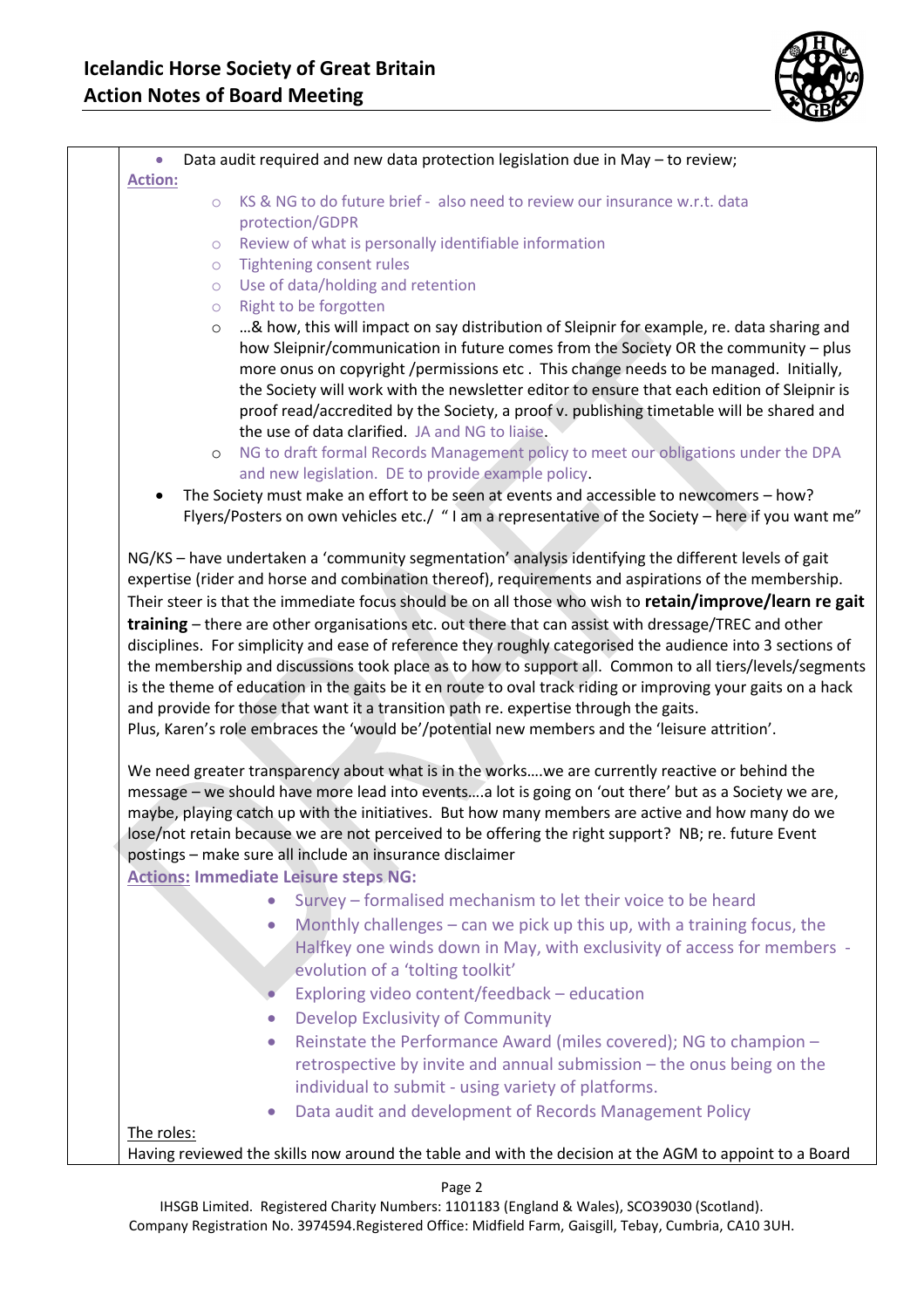

|                                                  | vacancy and not create a new role/portfolio the meeting determined that:                                                                                                                                                                                                                                                                                                                                                                                                                                                                                                                                  |
|--------------------------------------------------|-----------------------------------------------------------------------------------------------------------------------------------------------------------------------------------------------------------------------------------------------------------------------------------------------------------------------------------------------------------------------------------------------------------------------------------------------------------------------------------------------------------------------------------------------------------------------------------------------------------|
|                                                  | Karen: Communications (including marketing)                                                                                                                                                                                                                                                                                                                                                                                                                                                                                                                                                               |
|                                                  | Nicola: Leisure (incl. website)                                                                                                                                                                                                                                                                                                                                                                                                                                                                                                                                                                           |
|                                                  | Education: Jem (incl. GB ranking)<br>Ellen, Mike, Kirsty and Freija stet.                                                                                                                                                                                                                                                                                                                                                                                                                                                                                                                                 |
|                                                  | Welfare - all with Dave as Lead Trustee/Coordinator                                                                                                                                                                                                                                                                                                                                                                                                                                                                                                                                                       |
|                                                  | Action: All to update Terms of Reference and feedback (to DE by end of<br>$\bullet$                                                                                                                                                                                                                                                                                                                                                                                                                                                                                                                       |
|                                                  | January)                                                                                                                                                                                                                                                                                                                                                                                                                                                                                                                                                                                                  |
|                                                  |                                                                                                                                                                                                                                                                                                                                                                                                                                                                                                                                                                                                           |
|                                                  | Again from the October F2F and the AGM, with the focus as agreed above we then said "our view is<br>probably around regional based centres/clubs, all members being a member of the Society but with local<br>ownership and budgets to deliver what the local region wants. Area Reps would evolve and be subsumed<br>into a smaller number of regions. Our possible new recruit to then be tasked to undertake a proactive<br>'baseline audit' of what resources - personnel and facilities and willingness to engage - exist across the<br>country with a view to determining if this model would work. |
|                                                  | So if we know where we want to be (the Vision), we know where we are (the baseline audit) now we just<br>have to flesh out the middle bit of how we get from one to the other and if the proposed regional<br>zone/club model is feasible to help us get there! "                                                                                                                                                                                                                                                                                                                                         |
|                                                  | With NG's agreed immediate action re undertaking a survey/baseline audit - the information/analysis of<br>this will help us assess the viability, or otherwise, of our proposed regional models - the AGM having also                                                                                                                                                                                                                                                                                                                                                                                     |
|                                                  | greeted this idea with enthusiasm. How the Area Reps interact with this is also key.                                                                                                                                                                                                                                                                                                                                                                                                                                                                                                                      |
|                                                  |                                                                                                                                                                                                                                                                                                                                                                                                                                                                                                                                                                                                           |
|                                                  | ALL to input by week end, 20 <sup>th</sup> , as to what questions we want to ask the<br>$\bullet$<br>membership. For eg; current activities, aspirations, skills audit, barriers etc. - but<br>care re. making the questionnaire too onerous - needs to be some funnelling of                                                                                                                                                                                                                                                                                                                             |
|                                                  | what data we want to capture.                                                                                                                                                                                                                                                                                                                                                                                                                                                                                                                                                                             |
|                                                  | NG to evaluate our suggested questions and make a proposal as to how to<br>structure the survey and define its focus. Proposal back from NG by mid next                                                                                                                                                                                                                                                                                                                                                                                                                                                   |
|                                                  | week, 24th.                                                                                                                                                                                                                                                                                                                                                                                                                                                                                                                                                                                               |
|                                                  | Once finalised questionnaire will be out with members by month end<br>Return date 15 <sup>th</sup> Feb to allow a week to analyse and reported on for next meeting.                                                                                                                                                                                                                                                                                                                                                                                                                                       |
| <b>Actions:</b><br>scheme/Region? As a starter : | Re. making this Regional model real - debate centred on how would we go about introducing a Pilot                                                                                                                                                                                                                                                                                                                                                                                                                                                                                                         |
|                                                  |                                                                                                                                                                                                                                                                                                                                                                                                                                                                                                                                                                                                           |
| Actions: KS to advance -                         |                                                                                                                                                                                                                                                                                                                                                                                                                                                                                                                                                                                                           |
|                                                  | Redefine Area Rep's role; there must be some accountability and                                                                                                                                                                                                                                                                                                                                                                                                                                                                                                                                           |
|                                                  | mandatory engagement/ must do's to fulfil the role - make the TERMS OF                                                                                                                                                                                                                                                                                                                                                                                                                                                                                                                                    |
|                                                  | REFERENCE more explicit for them<br>$\bullet$                                                                                                                                                                                                                                                                                                                                                                                                                                                                                                                                                             |
|                                                  | KS to explore/advance how she sees the role of the ARs and how<br>performance issue should be enforced - liaison with JA to provide                                                                                                                                                                                                                                                                                                                                                                                                                                                                       |
|                                                  | history/Society insights. ALL to input into this exercise as to what we<br>expect from the role.                                                                                                                                                                                                                                                                                                                                                                                                                                                                                                          |

IHSGB Limited. Registered Charity Numbers: 1101183 (England & Wales), SCO39030 (Scotland). Company Registration No. 3974594.Registered Office: Midfield Farm, Gaisgill, Tebay, Cumbria, CA10 3UH.